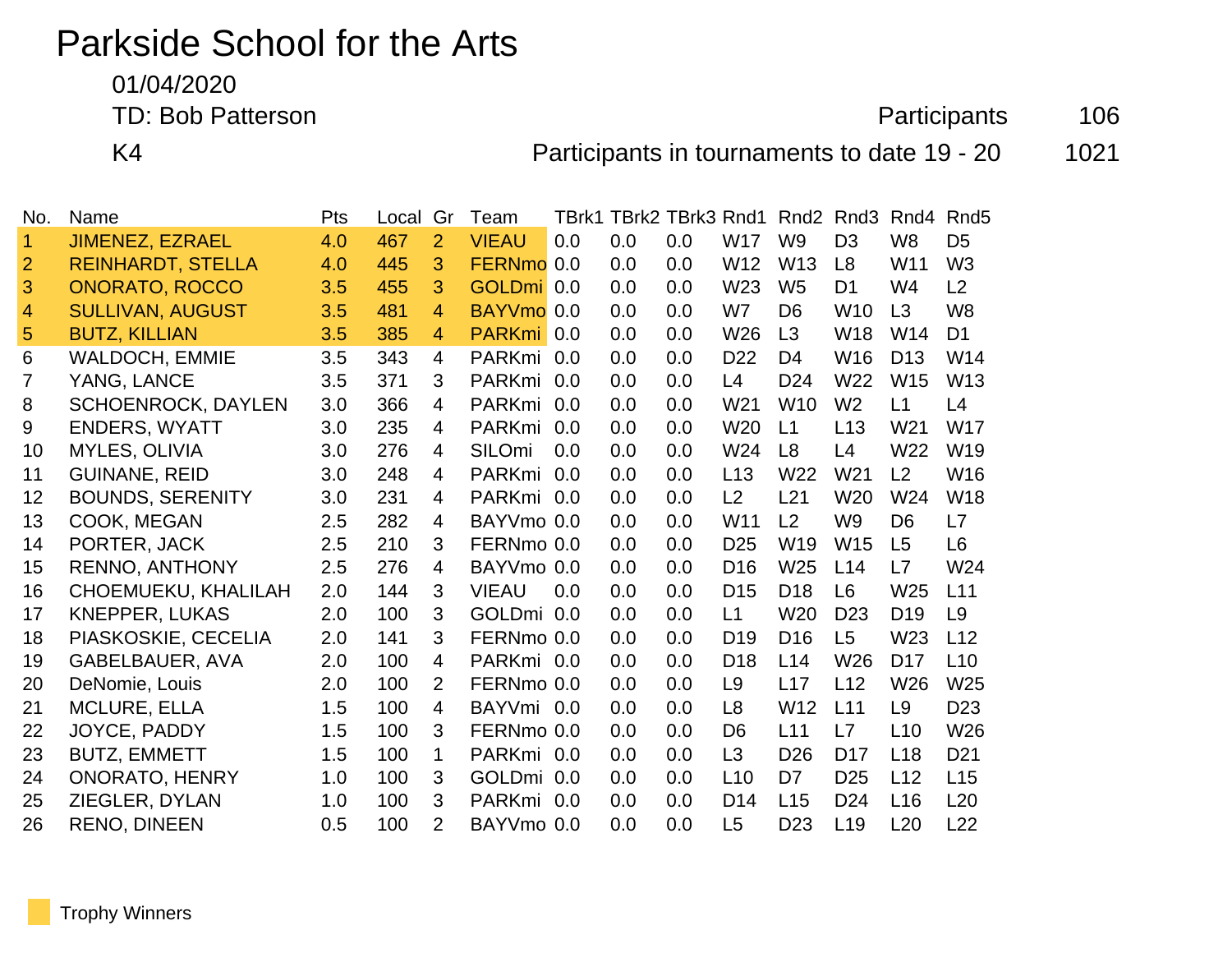#### K6 Individual Standings

| No.             | Name                       | Pts | Local | Gr             | Team         | TBrk1 |     | TBrk2 TBrk3 Rnd1 |                 | Rnd <sub>2</sub> | Rnd3            | Rnd4            | Rnd <sub>5</sub> |
|-----------------|----------------------------|-----|-------|----------------|--------------|-------|-----|------------------|-----------------|------------------|-----------------|-----------------|------------------|
| 1               | <b>SAHOO, OJAS</b>         | 4.0 | 786   | $\mathbf{1}$   | MARYmo 0.0   |       | 0.0 | 0.0              | W14             | W <sub>9</sub>   | W15             | W7              | W <sub>2</sub>   |
| $\overline{2}$  | <b>CLARKE, ROWEN</b>       | 4.0 | 683   | $\overline{2}$ | FERNmo 0.0   |       | 0.0 | 0.0              | W <sub>10</sub> | W25              | W16             | W <sub>3</sub>  | L1               |
| 3               | <b>XIONG, BRYAN</b>        | 3.0 | 710   | 6              | MORSmi 0.0   |       | 0.0 | 0.0              | W <sub>23</sub> | W28              | W <sub>5</sub>  | L2              | W <sub>6</sub>   |
| 4               | <b>JAIN, ARNAV</b>         | 3.0 | 689   | 3              | GOLDmi 0.0   |       | 0.0 | 0.0              | <b>W17</b>      | L15              | W14             | <b>W18</b>      | W <sub>5</sub>   |
| 5               | OROZCO, ADAN               | 3.0 | 559   | 5              | <b>VIEAU</b> | 0.0   | 0.0 | 0.0              | W <sub>20</sub> | W24              | L3              | W15             | L4               |
| $6\phantom{1}6$ | <b>WALSH, OLIVER</b>       | 3.0 | 495   | $\overline{4}$ | BAYVmo 0.0   |       | 0.0 | 0.0              | L15             | <b>W17</b>       | W23             | <b>W16</b>      | L3               |
| 7               | <b>AHUATZI, DAVID</b>      | 2.5 | 682   |                | <b>VIEAU</b> | 0.0   | 0.0 | 0.0              | W22             | D <sub>13</sub>  | W <sub>8</sub>  | L1              | W <sub>10</sub>  |
| 8               | <b>SCHESKE, NATHAN</b>     | 2.5 | 530   | 3              | BAYVmo 0.0   |       | 0.0 | 0.0              | D <sub>18</sub> | W21              | L7              | W25             | W12              |
| 9               | <b>ANZALONE, CARTER</b>    | 2.5 | 451   | 5              | BAYVmo 0.0   |       | 0.0 | 0.0              | W <sub>19</sub> | L1               | D <sub>20</sub> | W28             | D <sub>15</sub>  |
| 10              | <b>AGUIRRE, ELISEO</b>     | 2.5 | 458   | 4              | PARKgl       | 0.0   | 0.0 | 0.0              | L2              | D <sub>27</sub>  | W22             | W20             | L7               |
| 11              | KALLENBERGER, HUGO         | 2.5 | 449   | 1              | BAYVmo 0.0   |       | 0.0 | 0.0              | D <sub>21</sub> | D <sub>18</sub>  | W28             | D <sub>12</sub> | A13              |
| 12              | <b>MATEOS, EVAN</b>        | 2.5 | 405   | 6              | FERNmo 0.0   |       | 0.0 | 0.0              | W27             | L16              | <b>W30</b>      | D <sub>11</sub> | L <sub>8</sub>   |
| 13              | <b>ROBITAILLE, ETIENNE</b> | 2.5 | 524   | 6              | GOLDmi 0.0   |       | 0.0 | 0.0              | W31             | D7               | L18             | W24             | A11              |
| 14              | LAPWORTH, MATTHIAS         | 2.0 | 492   | 3              | PARKmi 0.0   |       | 0.0 | 0.0              | L1              | W19              | L4              | W27             | W18              |
| 15              | <b>WELLHAUSEN, FINN</b>    | 2.0 | 535   | 6              | FERNmo 0.0   |       | 0.0 | 0.0              | W <sub>6</sub>  | W <sub>4</sub>   | L1              | L5              | D <sub>9</sub>   |
| 16              | <b>GILMOUR, HANK</b>       | 2.0 | 480   | 3              | GOLDmi 0.0   |       | 0.0 | 0.0              | W30             | W <sub>12</sub>  | L2              | L <sub>6</sub>  | D <sub>17</sub>  |
| 17              | <b>MATEOS, ALEXANDER</b>   | 2.0 | 458   | 6              | FERNmo 0.0   |       | 0.0 | 0.0              | L4              | L <sub>6</sub>   | W31             | <b>W30</b>      | D <sub>16</sub>  |
| 18              | <b>JANZEN, NILES</b>       | 2.0 | 505   | 3              | FERNmo 0.0   |       | 0.0 | 0.0              | D <sub>8</sub>  | D <sub>11</sub>  | W13             | L4              | L14              |
| 19              | PARRY, ZACHARY             | 2.0 | 183   | 6              | FERNmo 0.0   |       | 0.0 | 0.0              | L <sub>9</sub>  | L14              | -B-             | W32             | L20              |
| 20              | OLSON, INGRID              | 1.5 | 399   | 5              | GOLDmi 0.0   |       | 0.0 | 0.0              | L5              | W <sub>26</sub>  | D <sub>9</sub>  | L10             | W19              |
| 21              | ZITZKE, STELLA             | 1.5 | 394   | 5              | PARKmi 0.0   |       | 0.0 | 0.0              | D <sub>11</sub> | L <sub>8</sub>   | D <sub>27</sub> | D <sub>23</sub> | W25              |
| 22              | <b>REICH, LEILANI</b>      | 1.5 | 354   | 5              | PARKmi 0.0   |       | 0.0 | 0.0              | L7              | <b>W33</b>       | L10             | D <sub>29</sub> | W26              |
| 23              | PIASKOSKI, GENEVIEVE       | 1.5 | 350   | 5              | FERNmo 0.0   |       | 0.0 | 0.0              | L3              | W31              | L <sub>6</sub>  | D <sub>21</sub> | D <sub>24</sub>  |
| 24              | <b>SCHILLING, JAMES</b>    | 1.5 | 302   | 5              | BAYVmo 0.0   |       | 0.0 | 0.0              | W26             | L <sub>5</sub>   | D <sub>25</sub> | L13             | D <sub>23</sub>  |
| 25              | <b>KUNSMAN, HEINRICH</b>   | 1.5 | 344   | 4              | 95THmi 0.0   |       | 0.0 | 0.0              | W29             | L2               | D <sub>24</sub> | L <sub>8</sub>  | L21              |
| 26              | <b>CIEPLUCH, FRAN</b>      | 1.5 | 200   | 5              | FERNmo 0.0   |       | 0.0 | 0.0              | L24             | L20              | D32             | <b>W33</b>      | L22              |
| 27              | LEE, CAGIN                 | 1.0 | 288   | 6              | GOLDmi 0.0   |       | 0.0 | 0.0              | L12             | D <sub>10</sub>  | D <sub>21</sub> | L14             | W31              |
| 28              | THIEL, AKSEL               | 1.0 | 430   | 3              | FERNmo 0.0   |       | 0.0 | 0.0              | W33             | L3               | L11             | L <sub>9</sub>  | W30              |
| 29              | <b>MATHEWS, THEO</b>       | 1.0 | 384   | 3              | FERNmo 0.0   |       | 0.0 | 0.0              | L25             | L <sub>30</sub>  | D <sub>33</sub> | D <sub>22</sub> | W32              |
| 30              | LANAGHAN, LOCHLANN         | 1.0 | 315   | 5              | PARKmi 0.0   |       | 0.0 | 0.0              | L16             | W29              | L12             | L17             | L28              |
| 31              | <b>MACKLIN, SHYLON</b>     | 1.0 | 278   | 4              | THORmi 0.0   |       | 0.0 | 0.0              | L13             | L23              | L17             | -B-             | L27              |

Trophy Winners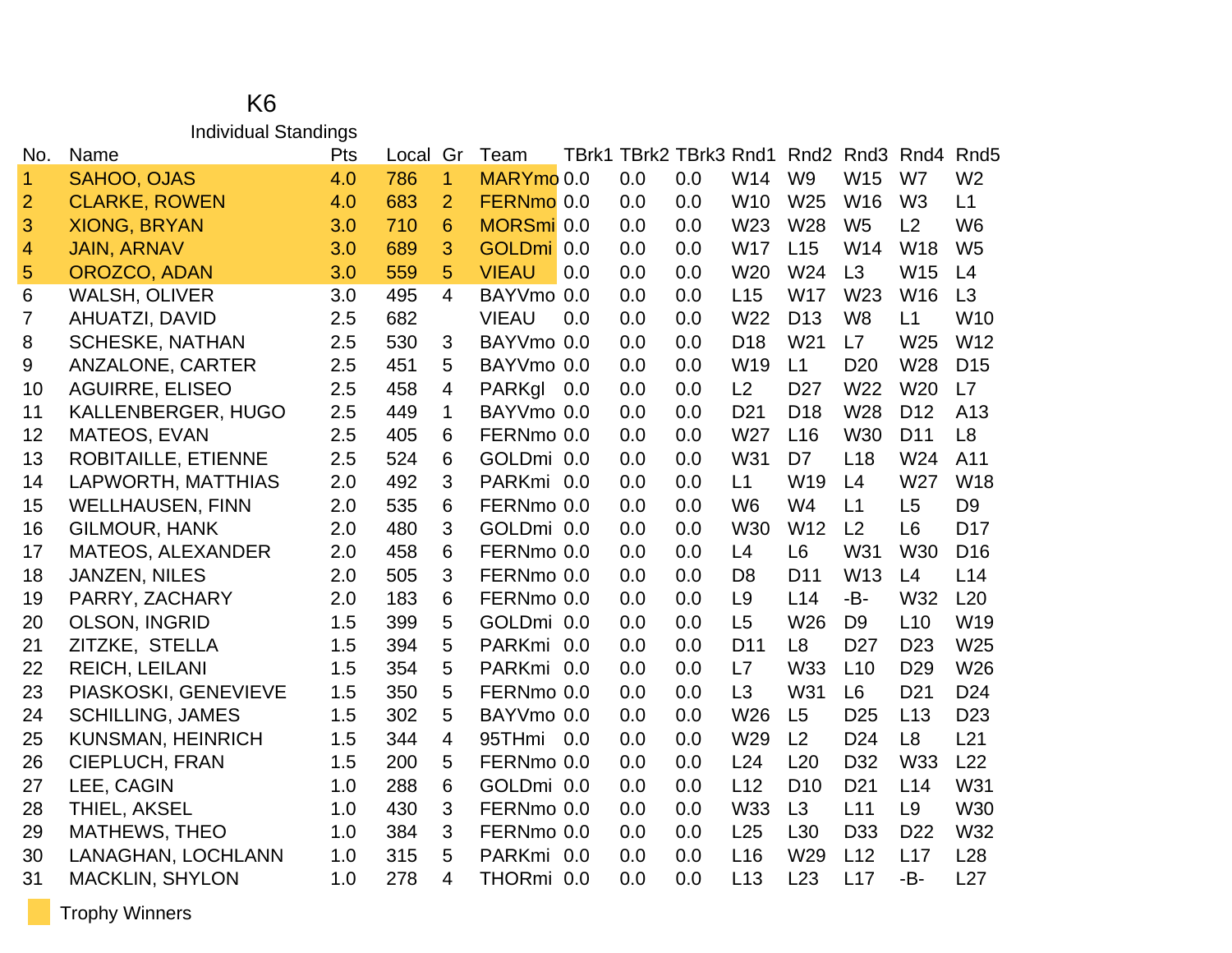| <b>CROSBY, AIDEN</b>   | 1.O                                              | 293  | 4  | SILOmi       |                      | 0.0                                                                | 0.0 | -U- | -H- | D <sub>26</sub> | L <sub>19</sub> | L29    |
|------------------------|--------------------------------------------------|------|----|--------------|----------------------|--------------------------------------------------------------------|-----|-----|-----|-----------------|-----------------|--------|
| <b>CLAYTON, ELISE</b>  | $0.5^{\circ}$                                    | 273  | 3  | SILOmi       | 0.0                  | 0.0                                                                | 0.0 | L28 | L22 | D <sub>29</sub> | <u> 126</u>     | -B-    |
|                        | $0.0^{\circ}$                                    | 277  | 4  | <b>VIEAU</b> |                      | 0.0                                                                | 0.0 | -U- | -U- | -U-             | -U-             | -U-    |
|                        | $0.0^{\circ}$                                    | 100. | 6  |              |                      | 0.0                                                                | 0.0 | -U- | -U- | $-11-$          | -U-             | -U-    |
|                        | 0.0                                              |      |    |              |                      | 0.0                                                                | 0.0 | -U- | -U- | -U-             | -U-             | $-11-$ |
| <b>BEGAY, SILAS</b>    | 0.0                                              |      |    |              |                      | 0.0                                                                | 0.0 | -U- | -U- | $-11-$          | -U-             | -U-    |
| <b>CHANG, CHEEKONG</b> | 0.0                                              |      | 6. |              |                      | 0.0                                                                | 0.0 | -U- | -U- | $-11-$          | $-11-$          | -U-    |
| MOUA, ALPHA            | 0.0                                              |      | 6  |              |                      | 0.0                                                                | 0.0 | -U- | -U- | -U-             | -U-             | -U-    |
|                        | ALCARAZ, LEO<br>HARRIS, JAYLA<br>ALTMAN, JACKSON |      |    |              | 4 GLENgl<br>5 ALBRbr | 0.0<br>0.0<br>MORSmi 0.0<br>0.0<br>0.0<br>MORSmi 0.0<br>MORSmi 0.0 |     |     |     |                 |                 |        |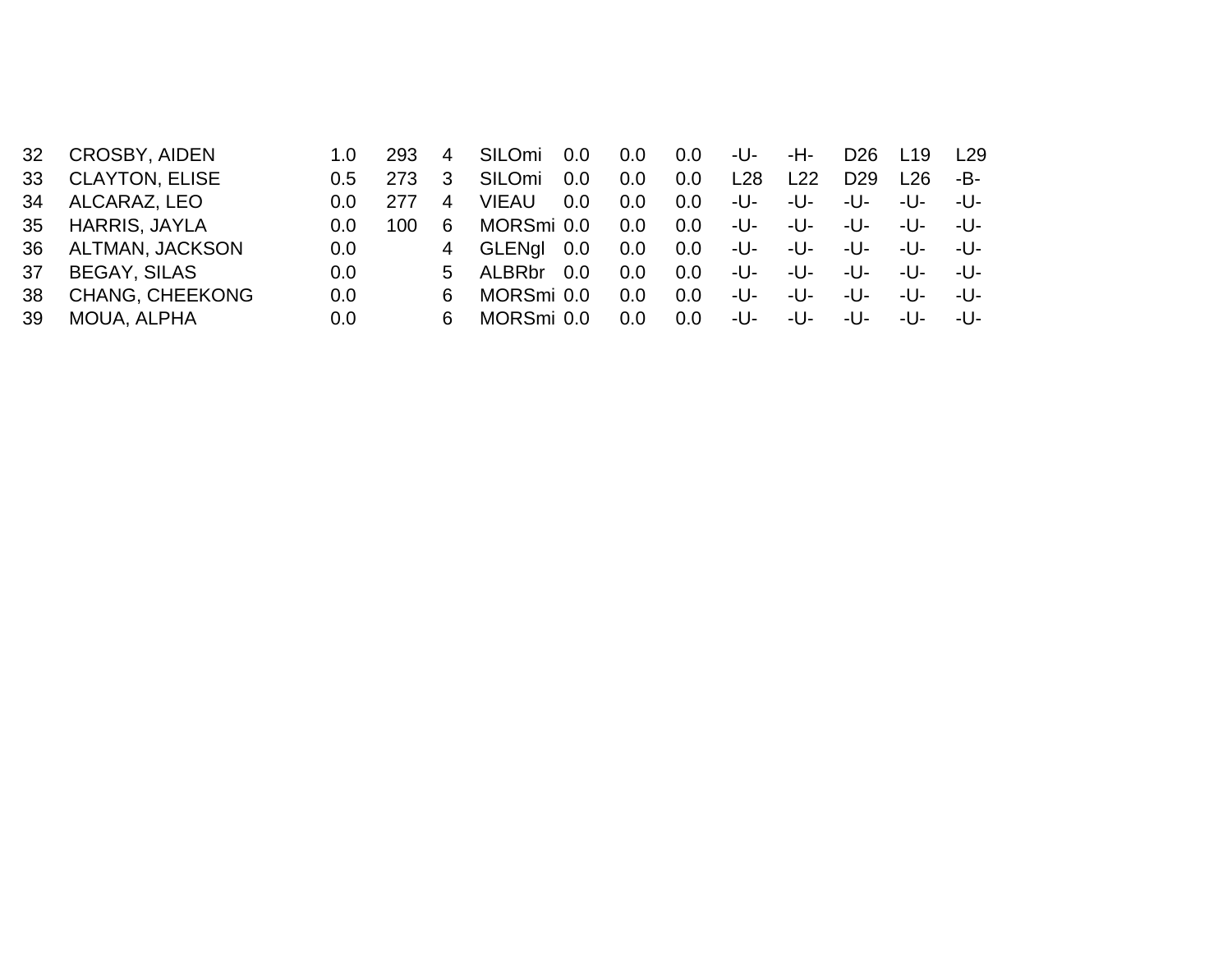#### K8 Individual Standings

| No.            | Name                      | Pts | Local | Gr             | Team          |     |     | TBrk1 TBrk2 TBrk3 Rnd1 |                 |                 | Rnd <sub>2</sub> Rnd <sub>3</sub> | Rnd4            | Rnd <sub>5</sub> |
|----------------|---------------------------|-----|-------|----------------|---------------|-----|-----|------------------------|-----------------|-----------------|-----------------------------------|-----------------|------------------|
| $\mathbf{1}$   | <b>SHAIK, RAYHAN</b>      | 5.0 | 1073  | 3              | ELMWbe 0.0    |     | 0.0 | 0.0                    | W <sub>2</sub>  | W7              | W <sub>20</sub>                   | W <sub>8</sub>  | W <sub>9</sub>   |
| $\overline{2}$ | <b>COUTURE, GUSTAVO</b>   | 4.0 | 885   | $\overline{7}$ | FERNmo 0.0    |     | 0.0 | 0.0                    | L1              | W19             | W13                               | W7              | W <sub>8</sub>   |
| 3              | <b>CHANG, CHANON</b>      | 4.0 | 828   | 8              | MORSmi 0.0    |     | 0.0 | 0.0                    | W12             | W <sub>21</sub> | W11                               | L5              | <b>W17</b>       |
| $\overline{4}$ | <b>MEYER, CALLUM</b>      | 4.0 | 784   | 6              | FERNmo 0.0    |     | 0.0 | 0.0                    | W15             | L17             | W27                               | W19             | W10              |
| 5              | <b>MADDINENJ, SHISHIR</b> | 3.5 | 829   | 4              | <b>WATfdl</b> | 0.0 | 0.0 | 0.0                    | W <sub>10</sub> | W <sub>9</sub>  | L8                                | W <sub>3</sub>  | D <sub>6</sub>   |
| 6              | <b>JIMENEZ, RUBEN</b>     | 3.5 | 764   | $\overline{7}$ | GOLDmi 0.0    |     | 0.0 | 0.0                    | L7              | W22             | W <sub>12</sub>                   | W <sub>11</sub> | D <sub>5</sub>   |
| 7              | <b>HURLEBAUS, ADRIAN</b>  | 3.0 | 775   | 4              | GOLDmi 0.0    |     | 0.0 | 0.0                    | W <sub>6</sub>  | L1              | W14                               | L2              | W20              |
| 8              | <b>BRENNAN, CONOR</b>     | 3.0 | 783   | $\overline{7}$ | GOLDmi 0.0    |     | 0.0 | 0.0                    | W <sub>21</sub> | W18             | W <sub>5</sub>                    | L1              | L2               |
| 9              | <b>SCOTT, LEON</b>        | 3.0 | 740   | 8              | MORSmi 0.0    |     | 0.0 | 0.0                    | W23             | L5              | W28                               | W <sub>20</sub> | L1               |
| 10             | <b>CHANG, CHARON</b>      | 3.0 | 716   | 7              | MORSmi 0.0    |     | 0.0 | 0.0                    | L5              | W28             | W15                               | W <sub>18</sub> | L4               |
| 11             | PORTER, WILLIAM           | 3.0 | 727   | 6              | FERNmo 0.0    |     | 0.0 | 0.0                    | <b>W17</b>      | W27             | L3                                | L <sub>6</sub>  | W <sub>22</sub>  |
| 12             | KOZLICKI, OWEN            | 3.0 | 610   | $\overline{7}$ | FERNmo 0.0    |     | 0.0 | 0.0                    | L3              | W24             | L6                                | W29             | W19              |
| 13             | <b>SHEAHAN, HENRY</b>     | 3.0 | 639   | 5              | PARKmi 0.0    |     | 0.0 | 0.0                    | L16             | W26             | L <sub>2</sub>                    | W27             | W18              |
| 14             | MACKLIN-WALLS, SAVANT     | 3.0 | 589   | 7              | MORSmi 0.0    |     | 0.0 | 0.0                    | L22             | W30             | L7                                | W <sub>25</sub> | W <sub>21</sub>  |
| 15             | NEEB, NOAH                | 2.5 | 585   | 4              | GOLDmi 0.0    |     | 0.0 | 0.0                    | L4              | W29             | L10                               | W24             | D <sub>23</sub>  |
| 16             | <b>EVANS, JONATHAN</b>    | 2.5 | 572   | 8              | MORSmi 0.0    |     | 0.0 | 0.0                    | W <sub>13</sub> | D <sub>23</sub> | L18                               | L21             | W27              |
| 17             | HARPER, TY                | 2.0 | 744   | 8              | GOLDmi 0.0    |     | 0.0 | 0.0                    | L11             | W4              | L19                               | W23             | L3               |
| 18             | <b>HOLOUBEK, WALKER</b>   | 2.0 | 685   | 6              | FERNmo 0.0    |     | 0.0 | 0.0                    | W24             | L8              | W16                               | L10             | L13              |
| 19             | MAYS, JAZMINE             | 2.0 | 620   | 6              | MORSmi 0.0    |     | 0.0 | 0.0                    | W29             | L <sub>2</sub>  | <b>W17</b>                        | L4              | L12              |
| 20             | <b>ROBLES, IKER</b>       | 2.0 | 600   | 5              | <b>VIEAU</b>  | 0.0 | 0.0 | 0.0                    | W26             | W <sub>25</sub> | L1                                | L9              | L7               |
| 21             | <b>BALA, VARNIKA</b>      | 2.0 | 671   | 4              | <b>GLENso</b> | 0.0 | 0.0 | 0.0                    | L <sub>8</sub>  | L3              | W29                               | W16             | L14              |
| 22             | <b>BUCHANAN, CAMARIA</b>  | 2.0 | 485   | 7              | SILOmi        | 0.0 | 0.0 | 0.0                    | W14             | L6              | L23                               | W28             | L11              |
| 23             | STOLLENWERK, HENRY        | 2.0 | 628   | 6              | FERNmo 0.0    |     | 0.0 | 0.0                    | L <sub>9</sub>  | D <sub>16</sub> | W22                               | L17             | D <sub>15</sub>  |
| 24             | DOTSON, MAURION           | 2.0 | 603   | 8              | <b>SILOmi</b> | 0.0 | 0.0 | 0.0                    | L18             | L12             | <b>W30</b>                        | L15             | W28              |
| 25             | <b>WHEELER, KADEN</b>     | 2.0 | 603   | $\overline{7}$ | GOLDmi 0.0    |     | 0.0 | 0.0                    | L27             | L20             | W26                               | L14             | <b>W30</b>       |
| 26             | PIASKOSKI, NATHANIEL      | 1.5 | 315   | 8              | FERNmo 0.0    |     | 0.0 | 0.0                    | L20             | L13             | L25                               | W30             | D <sub>29</sub>  |
| 27             | <b>KUNSMAN, LILYAN</b>    | 1.0 | 584   | $\overline{2}$ | 95THmi        | 0.0 | 0.0 | 0.0                    | W25             | L11             | L4                                | L13             | L <sub>16</sub>  |
| 28             | <b>CAPRIOLO, NELSEN</b>   | 1.0 | 481   | 5              | FERNmo 0.0    |     | 0.0 | 0.0                    | <b>W30</b>      | L10             | L <sub>9</sub>                    | L22             | L24              |
| 29             | <b>WITKOWSKI, ELIJAH</b>  | 0.5 | 393   | $\overline{7}$ | PARKmi        | 0.0 | 0.0 | 0.0                    | L <sub>19</sub> | L15             | L21                               | L12             | D <sub>26</sub>  |
| 30             | PAYNE, LILLIAN            | 0.0 | 100   | 7              | PARKmi        | 0.0 | 0.0 | 0.0                    | L28             | L14             | L24                               | L26             | L25              |
| 31             | SIMS, JOE                 | 0.0 | 760   | 4              | SILOmi        | 0.0 | 0.0 | 0.0                    | -U-             | -U-             | -U-                               | -U-             | -U-              |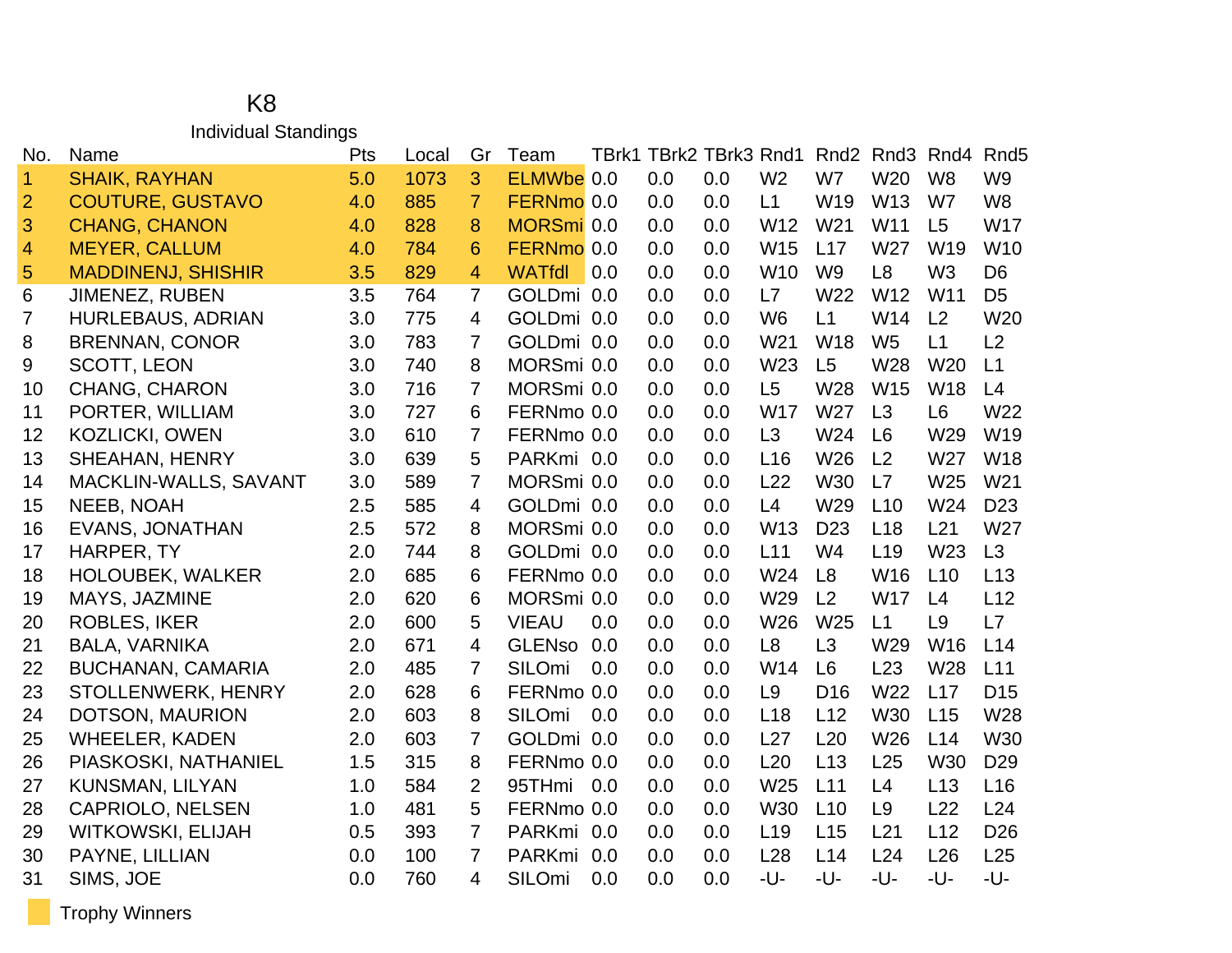|                                                                                                              |                              | <sup>7</sup> |                     |                   | 0.0          |                | -U-    | -U-                              | $-11-$ | $-11-$ |
|--------------------------------------------------------------------------------------------------------------|------------------------------|--------------|---------------------|-------------------|--------------|----------------|--------|----------------------------------|--------|--------|
| $0.0^{\circ}$                                                                                                |                              |              | PARKmi 0.0          | 0.0               | 0.0          | -U-            | -U-    | $-11-$                           | $-11-$ | $-11-$ |
| $0.0^-$                                                                                                      | -671                         |              |                     | 0.0               | $0.0\degree$ |                | $-11-$ | $-11-$                           | $-11-$ | $-11-$ |
| $0.0^{\circ}$                                                                                                | 663                          |              | <b>VIEAU</b><br>0.0 | 0.0 <sub>1</sub>  | 0.0          |                | -U-    | $-11-$                           | $-11-$ | $-11-$ |
| $0.0^{\circ}$                                                                                                | 588                          |              | FERNmo 0.0          | 0.0               | 0.0          | -U-            | -U-    | $-11-$                           | $-11-$ | $-11-$ |
| $0.0^-$                                                                                                      | 258                          | 8            | MORSmi 0.0          | 0.0               | $0.0\,$      | -U-            | -U-    | -U-                              | $-11-$ | $-11-$ |
| XIONG. WALTER<br>34 NEWCOMB, CORMACK<br>35 RUIZ NUNEZ, MAXIMILIAN<br><b>MULLINS, FRANKLIN</b><br>VANG, ETHAN | 32 CRONWELL-ZUMMO, DEREK 0.0 | 758          |                     | 6 FERNmo 0.0<br>4 |              | GOLDmi 0.0 0.0 |        | . <b>-U-</b> -<br>. <b>-U-</b> - |        |        |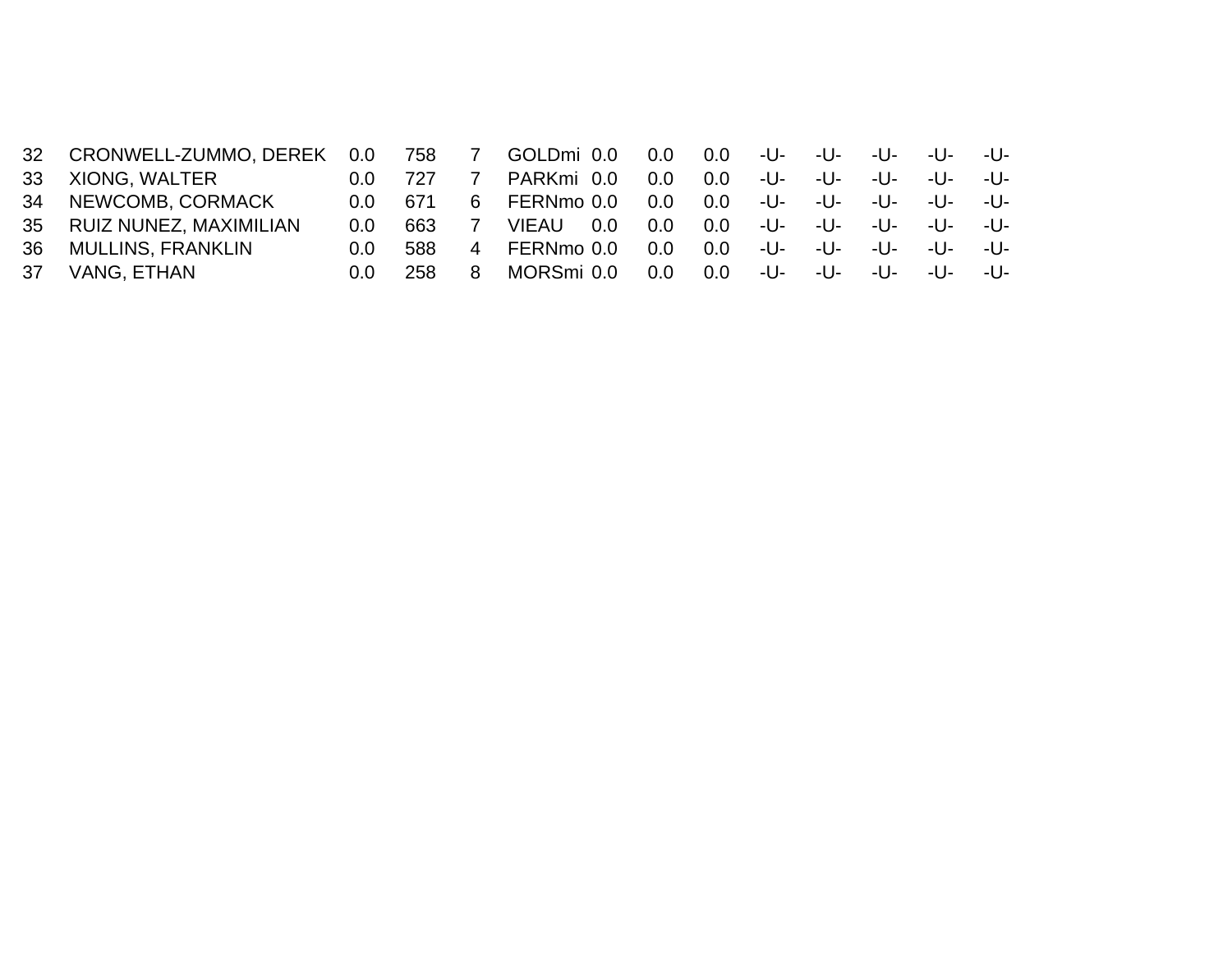### Open.CSV

Individual Standings

| No.             | Name                          | <b>Pts</b> | Local | Gr              | Team               | TBrk1 |     | TBrk2 TBrk3 | Rnd1            |                 | Rnd2 Rnd3       | Rnd4            | Rnd <sub>5</sub> |
|-----------------|-------------------------------|------------|-------|-----------------|--------------------|-------|-----|-------------|-----------------|-----------------|-----------------|-----------------|------------------|
|                 | <b>NEEB, WILL JR</b>          | 5.0        | 1495  | 9               | GOLDmi 13.5        |       | 9.5 | 15.5        | W <sub>13</sub> | W <sub>9</sub>  | W <sub>3</sub>  | W <sub>2</sub>  | W4               |
| 2               | <b>TEMPLIN, AETHELRED</b>     | 4.0        | 1466  | 8               | GERMmi 12.5        |       | 7.5 | 13.0        | W11             | W <sub>16</sub> | W6              | L1              | W <sub>5</sub>   |
| 3               | HERVEY-PETERS, TRA-LYN        | 4.0        | 1213  | 7.              | <b>SILOmi</b>      | 11.5  | 6.5 | 12.0        | W16             | W17             | L1              | W5              | W <sub>6</sub>   |
| $\overline{4}$  | <b>HILDEMAN, JONAH</b>        | 3.0        | 1084  | 6               | <b>CUDAHY 13.0</b> |       | 8.0 | 15.0        | L <sub>10</sub> | W <sub>12</sub> | W7              | W8              | L1               |
| 5 <sup>5</sup>  | <b>WESLEY, HAYDEN</b>         | 3.0        | 1187  | 6               | <b>GOLDmi</b>      | 12.0  | 8.0 | 13.5        | W14             | W <sub>13</sub> | W <sub>10</sub> | L3              | L <sub>2</sub>   |
| 6               | <b>ESCALERA, SCOTT MATHEW</b> | 3.0        | 975   | 1               | <b>HOLMil</b>      | 11.5  | 7.5 | 12.0        | W17             | W14             | L2              | W <sub>10</sub> | L <sub>3</sub>   |
| $\overline{7}$  | HERVEY-PETERS, TRAMELL        | 3.0        | 998   | 7               | <b>SILOmi</b>      | 10.0  | 7.0 | 11.5        | W8              | L <sub>10</sub> | L4              | W12             | W11              |
| 8               | NEEB, EMMA                    | 3.0        | 1270  | 8               | GOLDmi             | 10.0  | 7.0 | 11.5        | L7              | W <sub>15</sub> | W11             | L4              | W <sub>10</sub>  |
| 9               | <b>GOYMERAC, CHRISTOPHER</b>  | 2.5        | 916   | $\overline{7}$  | APPLap             | 6.0   | 6.0 | 12.5        | D <sub>12</sub> | L1              | W <sub>13</sub> | L11             | W <sub>15</sub>  |
| 10              | ALCARAZ, JESUS                | 2.0        | 901   | 6               | <b>VIEAU</b>       | 12.0  | 9.0 | 15.0        | W4              | W7              | L <sub>5</sub>  | L <sub>6</sub>  | L <sub>8</sub>   |
| 11              | THIEL, TORSTEN                | 2.0        | 963   | 7               | FERNmo 8.5         |       | 8.5 | 12.5        | L2              | -B-             | L8              | W9              | L7               |
| 12 <sub>2</sub> | <b>HARPER, TYRONE</b>         | 2.0        | 1010  | 12 <sup>°</sup> | GOLDmi 8.0         |       | 7.5 | 11.0        | D <sub>9</sub>  | L4              | D <sub>15</sub> | L7              | W17              |
| 13              | ALCARAZ, ANGEL E              | 2.0        | 908   | 9               | MARQmi 7.5         |       | 7.0 | 12.5        | L1              | L <sub>5</sub>  | L <sub>9</sub>  | W14             | W <sub>16</sub>  |
| 14              | THIEL, WOLFGANG               | 2.0        | 811   | 8               | FERNmo 5.5         |       | 5.5 | 8.5         | L <sub>5</sub>  | L6              | W16             | L13             | -B-              |
| 15              | RUDOLPH, ETHAN                | 2.0        | 931   | 5.              | FERNmo 5.0         |       | 5.0 | 8.0         | -H-             | L8              | D <sub>12</sub> | W17             | L <sub>9</sub>   |
| 16              | JOHNSON, ALEJANDRO            | 1.0        | 761   | 8               | MORSmi 7.5         |       | 7.5 | 11.5        | L <sub>3</sub>  | L2              | L14             | -В-             | L13              |
| 17              | <b>HOPKINS, GRACE</b>         | 1.0        | 720   | 10              | RUFUmi 7.0         |       | 7.0 | 11.0        | L <sub>6</sub>  | L <sub>3</sub>  | -B-             | L15             | L12              |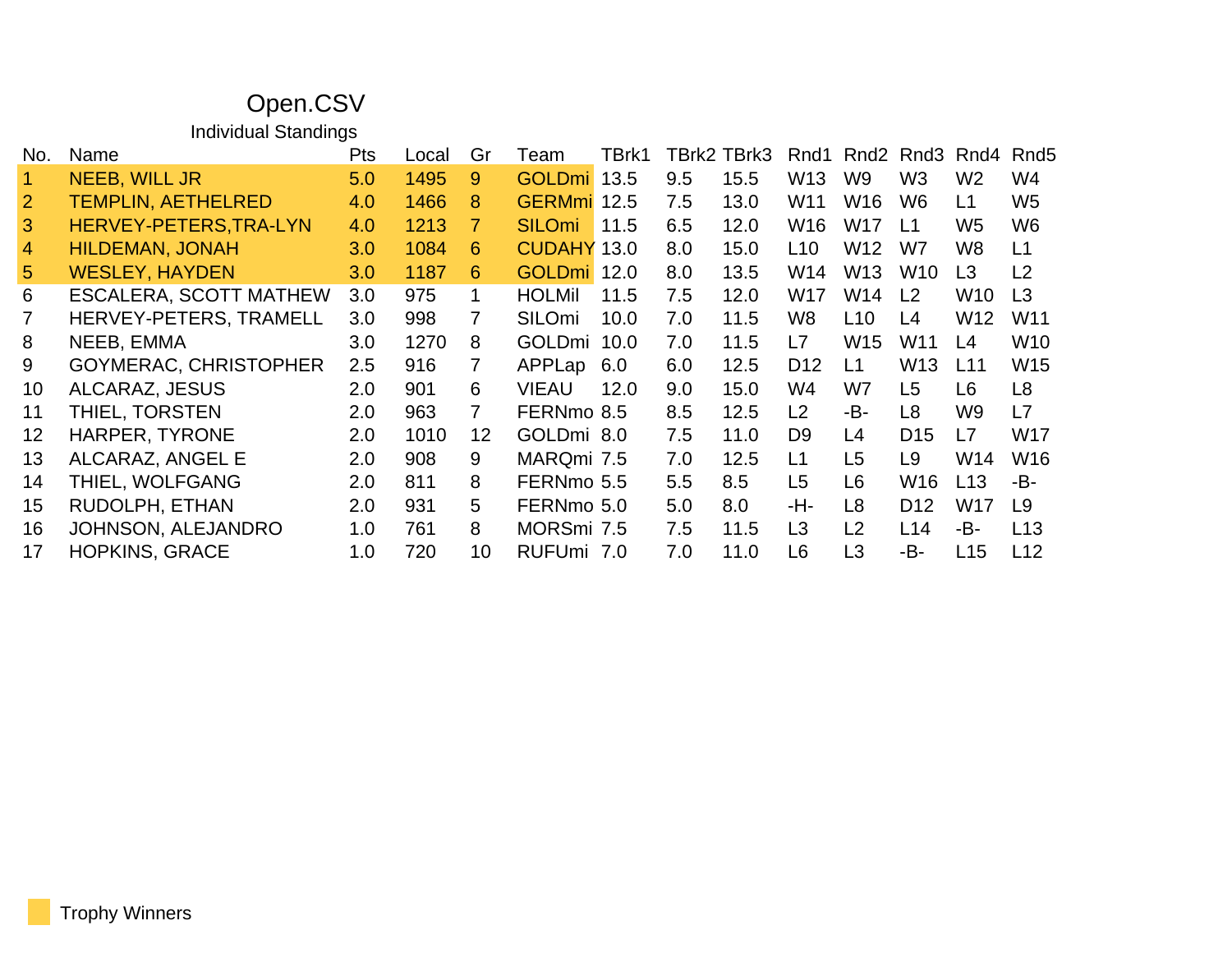## K4

Team Standings

| Plc            | Name (Players: Top 4 used)                                                                                                                         | Score | Med  | Solk | SBx2 | Cum  |
|----------------|----------------------------------------------------------------------------------------------------------------------------------------------------|-------|------|------|------|------|
| $\overline{1}$ | Parkside School for the Arts, M (10)<br><b>BUTZ, KILLIAN (3.5,385)</b><br>WALDOCH, EMMIE (3.5,343)                                                 | 13.5  | 32.0 | 51.5 | 61.5 | 40.0 |
| $\overline{2}$ | YANG, LANCE (3.5,371)<br>SCHOENROCK, DAYLEN (3.0,366)<br>FERNWOOD MONTESORI, Milwaukee (5)                                                         | 10.5  | 30.0 | 49.0 | 44.0 | 31.0 |
|                | REINHARDT, STELLA (4.0,445)<br>PORTER, JACK (2.5,210)<br>PIASKOSKIE, CECELIA (2.0,141)                                                             |       |      |      |      |      |
|                | DENOMIE, Louis (2.0,100)                                                                                                                           |       |      |      |      |      |
| $\overline{3}$ | <b>BAY VIEW MONTESSORI (4)</b><br>SULLIVAN, AUGUST (3.5,481)<br>COOK, MEGAN (2.5,282)<br>RENNO, ANTHONY (2.5,276)<br><b>RENO, DINEEN (0.5,100)</b> | 9.0   | 31.0 | 54.0 | 45.5 | 29.5 |
| 4              | GOLDA MEIR ELEMENTARY SCHOOL, M (3)<br><b>ONORATO, ROCCO (3.5,455)</b><br>KNEPPER, LUKAS (2.0,100)<br>ONORATO, HENRY (1.0,100)                     | 6.5   | 26.5 | 42.0 | 33.0 | 22.5 |
| 5              | Vieau Elementary School (2)<br>JIMENEZ, EZRAEL (4.0,467)<br>CHOEMUEKU, KHALILAH (2.0,144)                                                          | 6.0   | 17.0 | 27.0 | 29.5 | 19.5 |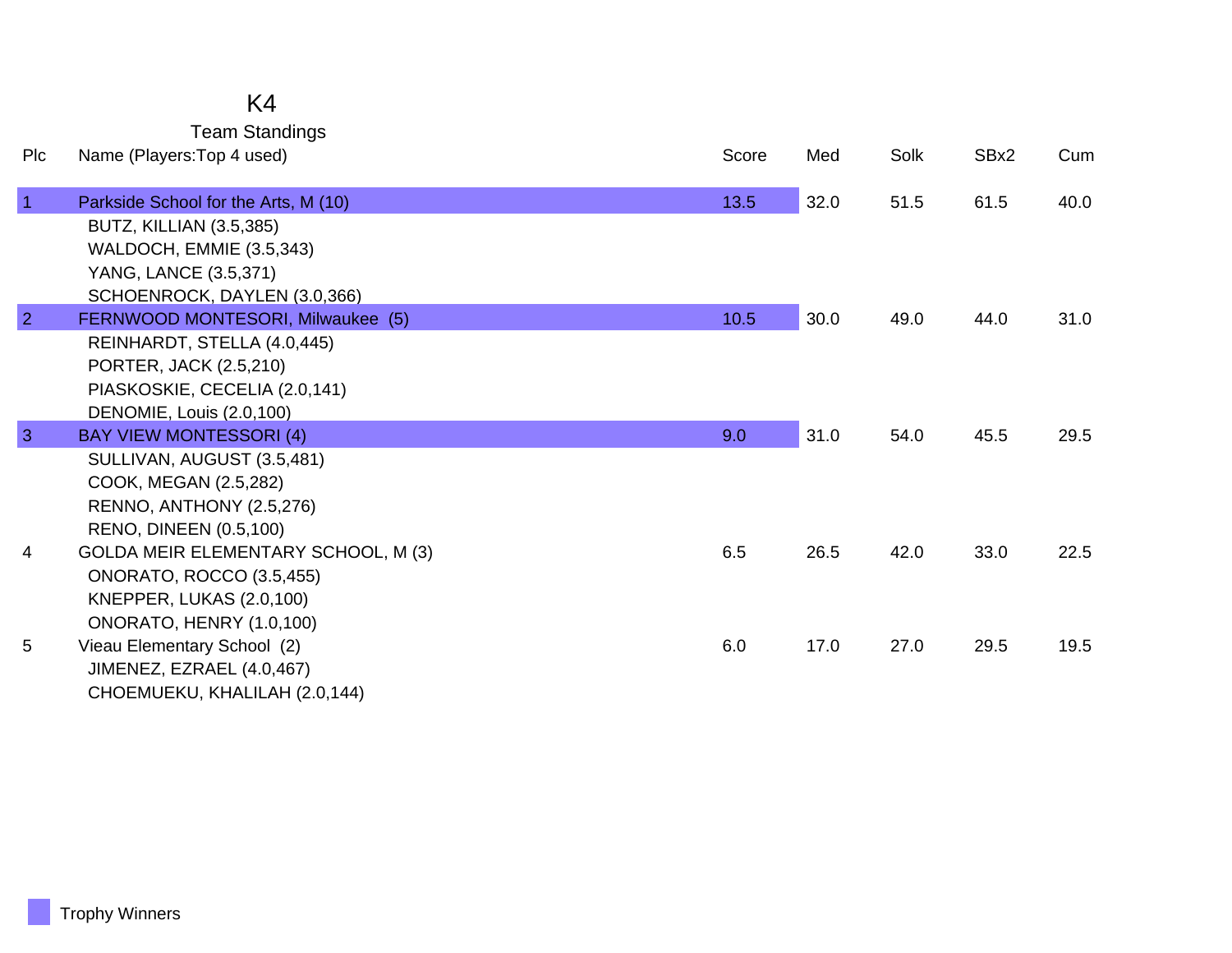|                | K <sub>6</sub>                             |       |      |      |      |      |
|----------------|--------------------------------------------|-------|------|------|------|------|
|                | <b>Team Standings</b>                      |       |      |      |      |      |
| Plc            | Name (Players: Top 4 used)                 | Score | Med  | Solk | SBx2 | Cum  |
| $\overline{1}$ | <b>BAY VIEW MONTESSORI (5)</b>             | 12.0  | 28.5 | 50.5 | 52.0 | 36.0 |
|                | SCHESKE, NATHAN (3.5,530)                  |       |      |      |      |      |
|                | <b>WALSH, OLIVER (3.0,495)</b>             |       |      |      |      |      |
|                | ANZALONE, CARTER (3.0,451)                 |       |      |      |      |      |
|                | KALLENBERGER, HUGO (2.5,449)               |       |      |      |      |      |
| $\overline{2}$ | FERNWOOD MONTESORI, Milwaukee (10)         | 11.5  | 32.5 | 56.0 | 52.0 | 38.0 |
|                | <b>CLARKE, ROWEN (4.0,683)</b>             |       |      |      |      |      |
|                | WELLHAUSEN, FINN (2.5,535)                 |       |      |      |      |      |
|                | MATEOS, EVAN (2.5,405)                     |       |      |      |      |      |
|                | MATEOS, ALEXANDER (2.5,458)                |       |      |      |      |      |
| 3              | <b>GOLDA MEIR ELEMENTARY SCHOOL, M (5)</b> | 11.5  | 29.5 | 48.0 | 48.0 | 36.0 |
|                | <b>JAIN, ARNAV (4.0,689)</b>               |       |      |      |      |      |
|                | <b>GILMOUR, HANK (2.5,480)</b>             |       |      |      |      |      |
|                | <b>OLSON, INGRID (2.5,399)</b>             |       |      |      |      |      |
|                | ROBITAILLE, ETIENNE (2.5,524)              |       |      |      |      |      |
| 4              | Parkside School for the Arts, M (4)        | 9.0   | 27.5 | 48.0 | 31.5 | 23.0 |
|                | LAPWORTH, MATTHIAS (3.0,492)               |       |      |      |      |      |
|                | ZITZKE, STELLA (2.5,394)                   |       |      |      |      |      |
|                | REICH, LEILANI (2.5,354)                   |       |      |      |      |      |
|                | LANAGHAN, LOCHLANN (1.0,315)               |       |      |      |      |      |
| 5              | Vieau Elementary School (3)                | 6.5   | 17.5 | 31.0 | 33.5 | 22.0 |
|                | AHUATZI, DAVID (3.5,682)                   |       |      |      |      |      |
|                | OROZCO, ADAN (3.0,559)                     |       |      |      |      |      |
|                | ALCARAZ, LEO (0.0,277)                     |       |      |      |      |      |
| 6              | Milwaukee Morse Middle School, (4)         | 4.0   | 8.0  | 14.0 | 20.0 | 13.0 |
|                | XIONG, BRYAN (4.0,710)                     |       |      |      |      |      |
|                | <b>HARRIS, JAYLA (0.0,100)</b>             |       |      |      |      |      |
|                | CHANG, CHEEKONG (0.0,nnnn)                 |       |      |      |      |      |

7 Siloah Lutheran School , Milwau (2) 2.5 8.5 13.0 3.5 4.5

MOUA, ALPHA (0.0,nnnn)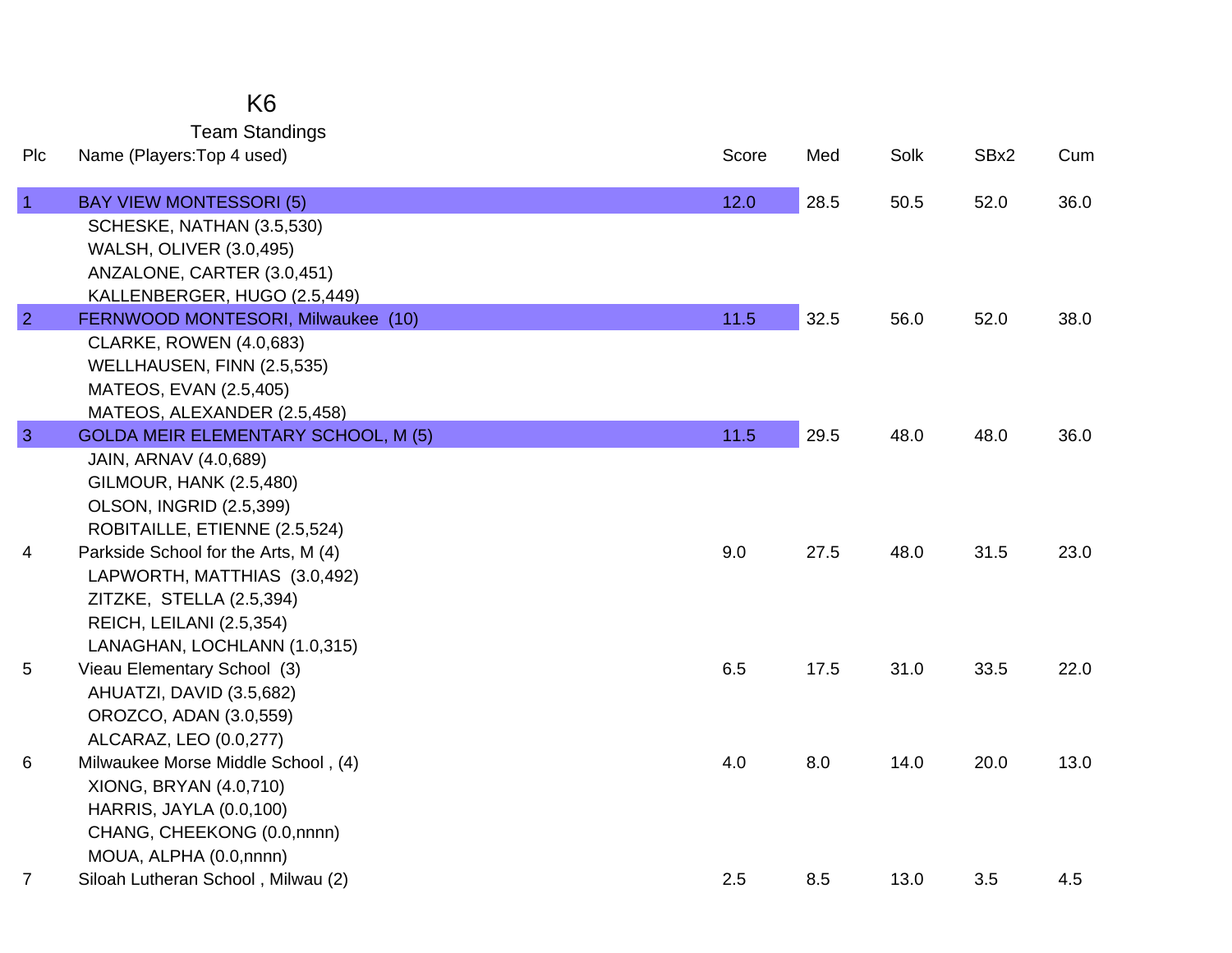CLAYTON, ELISE (1.5,273) CROSBY, AIDEN (1.0,293)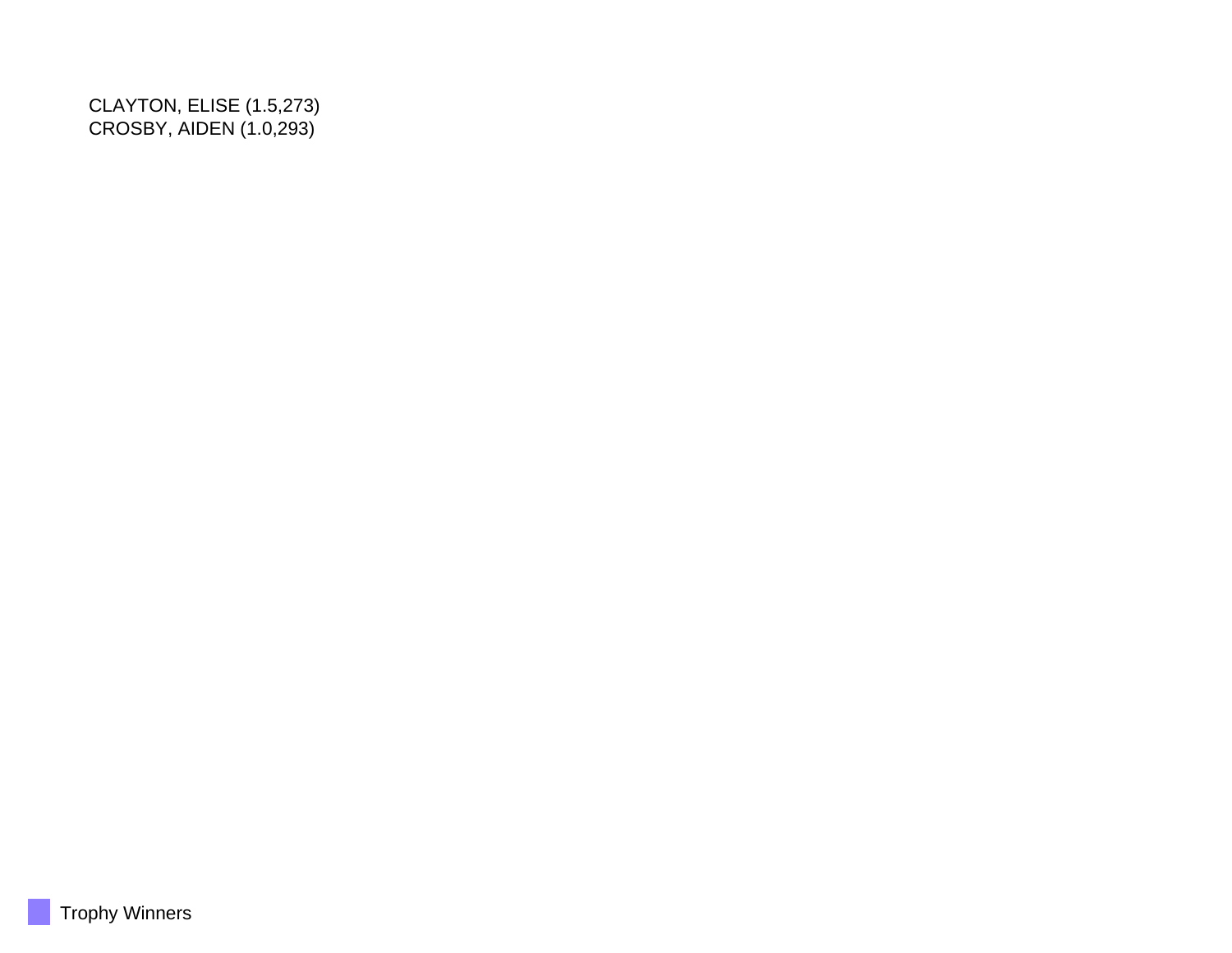## K8

Team Standings

| Plc            | Name (Players: Top 4 used)                                                                                                                            | Score | Med  | Solk | SBx2 | Cum  |
|----------------|-------------------------------------------------------------------------------------------------------------------------------------------------------|-------|------|------|------|------|
| $\overline{1}$ | FERNWOOD MONTESORI, Milwaukee (10)<br>COUTURE, GUSTAVO (4.0,885)<br>MEYER, CALLUM (4.0,784)<br>PORTER, WILLIAM (3.0,727)                              | 14.0  | 30.5 | 51.0 | 58.0 | 38.0 |
|                | KOZLICKI, OWEN (3.0,610)                                                                                                                              |       |      |      |      |      |
| $\overline{2}$ | Milwaukee Morse Middle School, (7)                                                                                                                    | 13.0  | 29.5 | 49.0 | 49.0 | 39.0 |
|                | CHANG, CHANON (4.0,828)<br>CHANG, CHARON (3.0,716)<br>SCOTT, LEON (3.0,740)<br>MACKLIN-WALLS, SAVANT (3.0,589)                                        |       |      |      |      |      |
| $\overline{3}$ | <b>GOLDA MEIR ELEMENTARY SCHOOL, M (7)</b>                                                                                                            | 12.0  | 36.0 | 60.0 | 58.5 | 37.0 |
|                | <b>JIMENEZ, RUBEN (3.5,764)</b><br>HURLEBAUS, ADRIAN (3.0,775)<br>BRENNAN, CONOR (3.0,783)<br>NEEB, NOAH (2.5,585)                                    |       |      |      |      |      |
| 4              | Siloah Lutheran School, Milwau (3)<br>BUCHANAN, CAMARIA (2.0,485)<br>DOTSON, MAURION (2.0,603)<br>SIMS, JOE (0.0,760)                                 | 4.0   | 13.5 | 21.0 | 10.0 | 11.0 |
| 5              | Parkside School for the Arts, M (4)<br>SHEAHAN, HENRY (3.0,639)<br>WITKOWSKI, ELIJAH (0.5,393)<br>PAYNE, LILLIAN (0.0,100)<br>XIONG, WALTER (0.0,727) | 3.5   | 18.0 | 31.5 | 10.5 | 7.5  |
| 6              | Vieau Elementary School (2)<br>ROBLES, IKER (2.0,600)<br>RUIZ NUNEZ, MAXIMILIAN (0.0,663)                                                             | 2.0   | 8.0  | 14.5 | 7.0  | 9.0  |